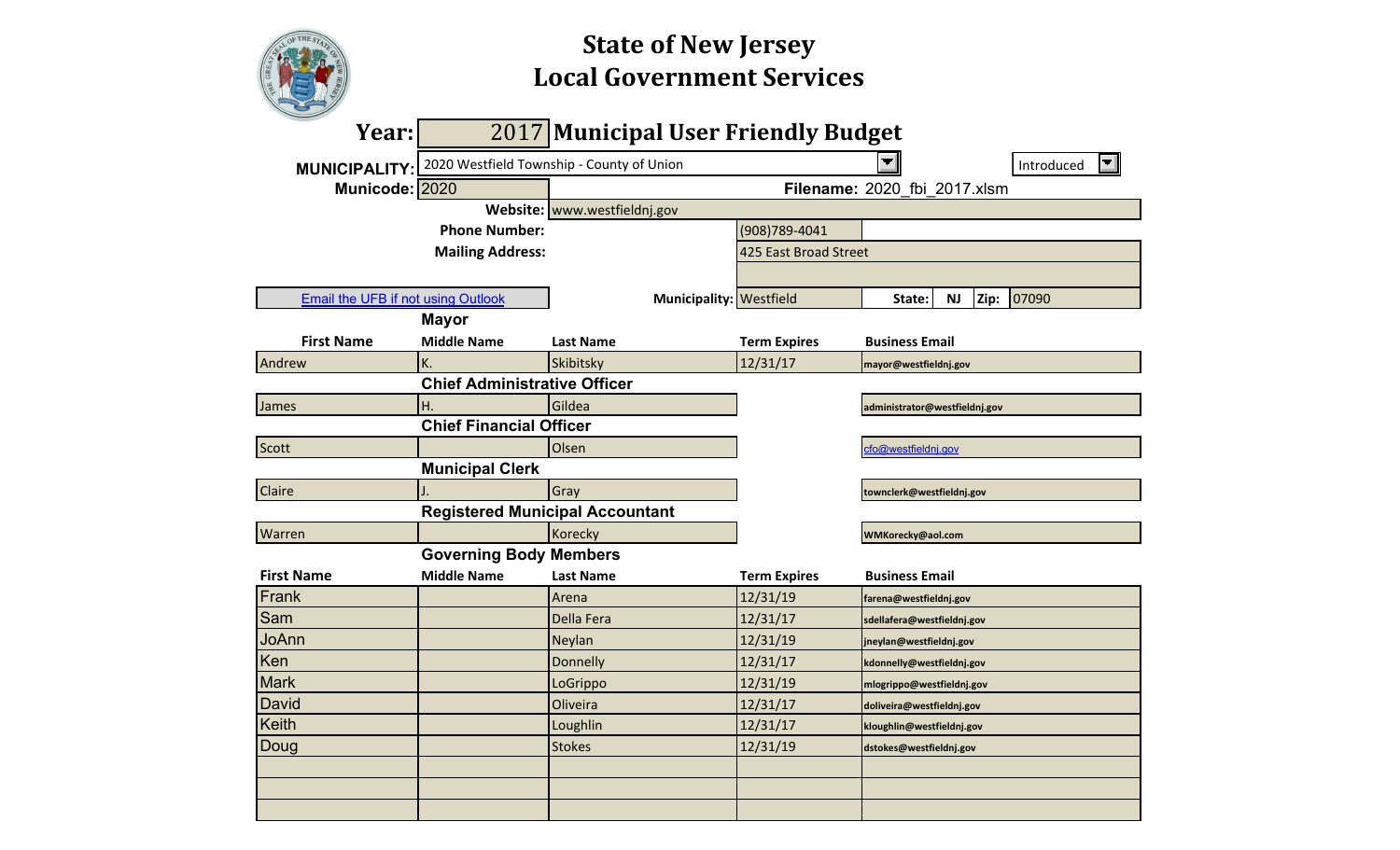# **USER FRIENDLY BUDGET SECTION - PROPERTY TAX BREAKDOWN**

| 2016 Calendar Year Property Tax Levies - ALL entities levying property taxes         |                                                                               |                                                                          |                              |                          | <b>Current Year 2017 Budget</b>                                                                                                               |                         |                                |
|--------------------------------------------------------------------------------------|-------------------------------------------------------------------------------|--------------------------------------------------------------------------|------------------------------|--------------------------|-----------------------------------------------------------------------------------------------------------------------------------------------|-------------------------|--------------------------------|
|                                                                                      | <b>Calendar Year</b>                                                          | <b>Calendar Year</b>                                                     | $%$ of                       | <b>Avg Residential</b>   | <b>Taxes</b>                                                                                                                                  | <b>Actual/Estimated</b> | <b>Tax Levy</b>                |
|                                                                                      | <b>Tax Rate</b>                                                               | <b>Tax Levy</b>                                                          | <b>Total Levy</b>            | <b>Taxpayer Impact</b>   |                                                                                                                                               |                         |                                |
| Municipal Purpose Tax                                                                | 1.469                                                                         | \$27,179,965.75                                                          | 16.27%                       | \$2,657.42               | Municipal Purpose Tax                                                                                                                         | Actual                  | \$27,662,381.77                |
| Municipal Library                                                                    | 0.135                                                                         | \$2,497,807.00                                                           | 1.50%                        | \$244.22                 | Municipal Library                                                                                                                             | Actual                  | \$2,548,401.00                 |
| Municipal Open Space                                                                 |                                                                               |                                                                          | $0.00\%$                     | \$0.00                   | Municipal Open Space                                                                                                                          |                         |                                |
| Fire Districts (avg. rate/total levies)                                              |                                                                               |                                                                          | $0.00\%$                     | \$0.00                   | Fire Districts (total levies)                                                                                                                 |                         |                                |
| Other Special Districts (total levies)                                               |                                                                               |                                                                          | $0.00\%$                     | \$0.00                   | Other Special Districts (total levies)                                                                                                        | Actual                  | \$409,757.00                   |
| Local School District                                                                | 5.235                                                                         | \$96,878,790.00                                                          | 57.99%                       | \$9,470.12               | Local School District                                                                                                                         | Estimated               | \$100,170,477.00               |
| Regional School District                                                             |                                                                               |                                                                          | $0.00\%$                     | \$0.00                   | <b>Regional School District</b>                                                                                                               |                         |                                |
| <b>County Purposes</b>                                                               | 2.129                                                                         | \$39,389,063.44                                                          | 23.58%                       | \$3,851.36               | <b>County Purposes</b>                                                                                                                        | Estimated               | \$41,870,000.00                |
| County Library                                                                       |                                                                               |                                                                          | $0.00\%$                     | \$0.00                   | County Library                                                                                                                                |                         |                                |
| County Board of Health                                                               |                                                                               |                                                                          | $0.00\%$                     | \$0.00                   | County Board of Health                                                                                                                        |                         |                                |
| County Open Space                                                                    | 0.061                                                                         | \$1,129,040.08                                                           | 0.68%                        | \$110.35                 | County Open Space                                                                                                                             | Estimated               | \$1,130,000.00                 |
| Other County Levies (total)                                                          |                                                                               |                                                                          | $0.00\%$                     | \$0.00                   | Other County Levies (total)                                                                                                                   |                         |                                |
|                                                                                      |                                                                               |                                                                          |                              |                          |                                                                                                                                               |                         |                                |
| Total (Calendar Year 2016 Budget)                                                    | 9.029                                                                         | \$167,074,666.27                                                         | 100.00%                      |                          | \$16,333.46 Total ESTIMATED amount to be raised by taxes                                                                                      |                         | \$173,791,016.77               |
| Total Taxable Valuation as of<br>(To be used to calculate the current year tax rate) | October 1, 2016                                                               | \$1,856,860,572.00                                                       |                              |                          | Revenue Anticipated, Excluding Tax Levy<br>Budget Appropriations, before Reserve for Uncollected Taxes<br><b>Total Non-Municipal Tax Levy</b> |                         | 15,167,605.23<br>43,033,388.00 |
| Current Year Average Residential Assessment                                          |                                                                               | \$180,900.00                                                             |                              |                          |                                                                                                                                               |                         | \$143,580,234.00               |
|                                                                                      |                                                                               |                                                                          |                              |                          | Amount to be Raised by Taxes - Before RUT                                                                                                     |                         | \$171,446,016.77               |
|                                                                                      |                                                                               | <b>Prior Year to Current Year Comparison</b>                             |                              |                          | Reserve for Uncollected Taxes (RUT)                                                                                                           |                         | \$2,345,000.00                 |
|                                                                                      |                                                                               |                                                                          |                              |                          | Total Amount to be Raised by Taxes                                                                                                            |                         | \$173,791,016.77               |
|                                                                                      | Prior Year<br>1.469                                                           | <b>Comparison - Municipal Purposes Tax Rate</b><br>Current Year<br>1.490 | $\%$ Change $(+/-)$<br>1.43% |                          | % of Tax Collections used to Calculate RUT                                                                                                    |                         | 98.65%                         |
|                                                                                      |                                                                               |                                                                          |                              |                          | If % used exceeds the actual collection % then                                                                                                |                         |                                |
|                                                                                      |                                                                               | <b>Comparison - Municipal Purposes Tax Levy</b>                          |                              |                          | reference the statutory exception used                                                                                                        |                         |                                |
|                                                                                      | Prior Year                                                                    | Current Year                                                             | $\%$ Change $(+/-)$          | $\text{6 Change } (+/-)$ |                                                                                                                                               |                         |                                |
|                                                                                      | \$27,179,965.75                                                               | \$27,662,381.77                                                          | 1.77%                        | \$482,416.02             |                                                                                                                                               |                         |                                |
|                                                                                      |                                                                               |                                                                          |                              |                          | <b>Tax Collections - ACTUAL as of Prior Year</b>                                                                                              |                         |                                |
|                                                                                      | Comparison - Impact on Avg. Residential Tax Payment (Municipal Purposes Only) |                                                                          |                              |                          | Total Tax Revenue, Collections CY 2016<br>Total Tax Levy, CY 2016                                                                             |                         | 167,421,646.23                 |
|                                                                                      | Prior Year                                                                    | Current Year                                                             | $\%$ Change $(+/-)$          | $\sqrt{\$ Change $(+/-)$ | % of Taxes Collected, CY 2016                                                                                                                 |                         | 168,946,814.30<br>99.10%       |
|                                                                                      |                                                                               |                                                                          |                              |                          |                                                                                                                                               |                         |                                |
|                                                                                      | \$2,657.42                                                                    | \$2,695.41                                                               | 1.43%                        | \$37.99                  |                                                                                                                                               |                         |                                |
|                                                                                      |                                                                               |                                                                          |                              |                          | Delinquent Taxes - December 31, 2016                                                                                                          |                         | \$1,378,170.67                 |
|                                                                                      |                                                                               |                                                                          |                              | <b>Sheet UFB-1</b>       |                                                                                                                                               |                         |                                |
|                                                                                      |                                                                               |                                                                          |                              |                          |                                                                                                                                               |                         |                                |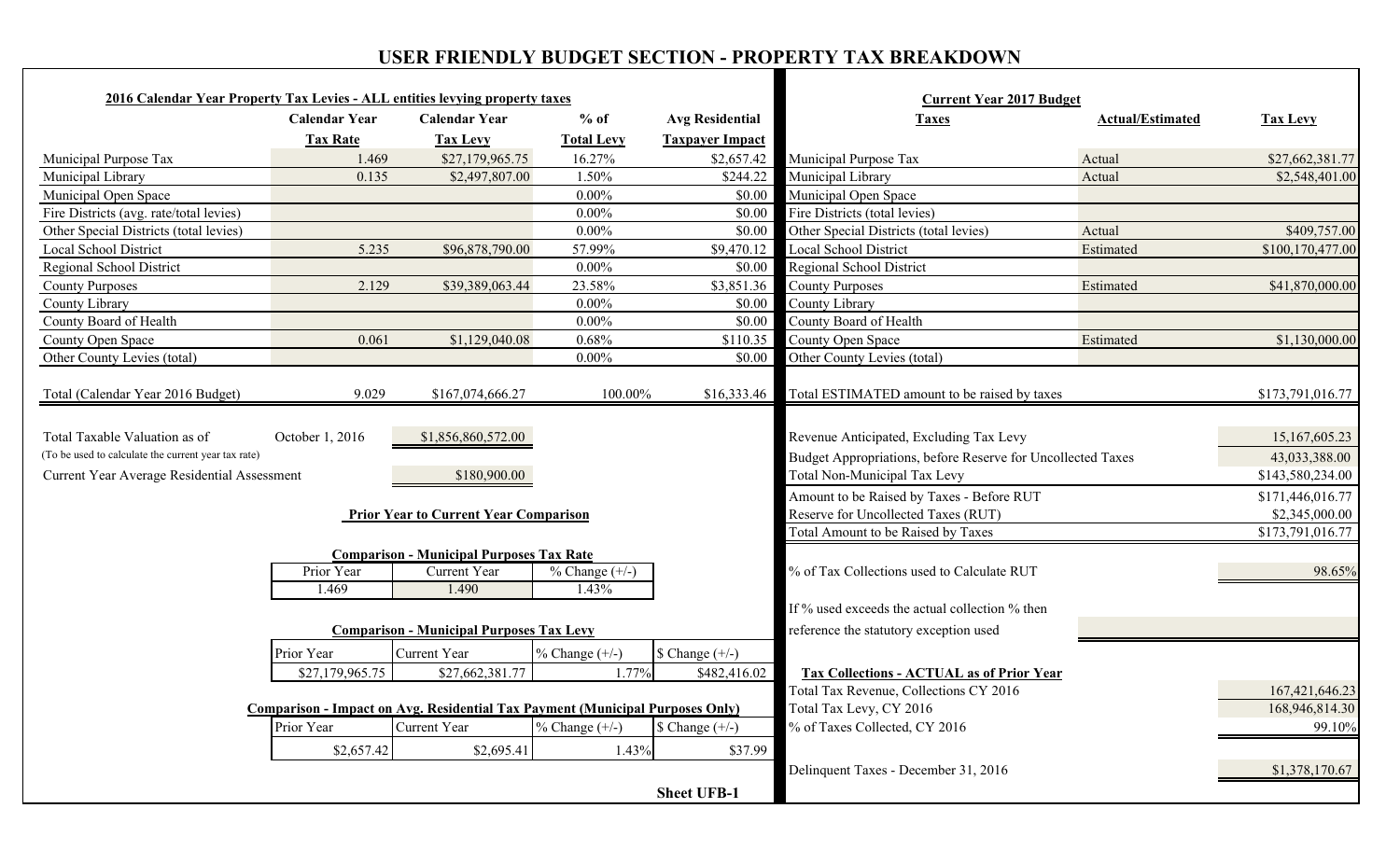#### **USER FRIENDLY BUDGET SECTION - ANTICIPATED REVENUE SUMMARY (ALL OPERATING FUNDS)**

| <b>FCOA</b> |                                                       | % Difference<br>Current vs.<br><b>Prior Year</b> | <b>\$ Difference Current</b><br>vs. Prior Year | <b>Total Realized</b><br><b>Revenue (Prior</b><br>Year) | <b>Total Anticipated</b><br><b>Revenue (Current</b><br>Year) | General<br><b>Budget</b> | <b>Open Space</b><br><b>Budget</b> | <b>Swim Pool</b><br><b>Utility</b> | <b>Utility</b> | <b>Utility</b> | Utility | <b>Utility</b> | <b>Utility</b> |
|-------------|-------------------------------------------------------|--------------------------------------------------|------------------------------------------------|---------------------------------------------------------|--------------------------------------------------------------|--------------------------|------------------------------------|------------------------------------|----------------|----------------|---------|----------------|----------------|
| 08          | Surplus                                               | 133.16%                                          | \$1,297,414.00                                 | \$974,344.00                                            | \$2,271,758.00                                               | \$2,174,344.00           |                                    | \$97,414.00                        |                |                |         |                |                |
| 08          | Local Revenue                                         | 24.27%                                           | \$923,107.93                                   | \$3,803,592.07                                          | \$4,726,700.00                                               | \$3,615,200.00           |                                    | \$1,111,500.00                     |                |                |         |                |                |
| 09          | State Aid (without offsetting appropriation)          | 0.009                                            | \$0.00                                         | \$3,073,326.00                                          | \$3,073,326.00                                               | \$3,073,326.00           |                                    |                                    |                |                |         |                |                |
| 08          | Uniform Construction Code Fees                        | $-32.46%$                                        | $(\$466, 287.00)$                              | \$1,436,287.00                                          | \$970,000.00                                                 | \$970,000.00             |                                    |                                    |                |                |         |                |                |
|             | <b>Special Revenue Items w/ Prior Written Consent</b> |                                                  |                                                |                                                         |                                                              |                          |                                    |                                    |                |                |         |                |                |
|             | <b>Shared Services Agreements</b>                     | $-3.15%$                                         | (\$14,646.00)                                  | \$465,224.00                                            | \$450,578.00                                                 | \$450,578.00             |                                    |                                    |                |                |         |                |                |
| 08          | Additional Revenue Offset by Appropriations           | #DIV/0!                                          | \$0.00                                         |                                                         | \$0.00                                                       |                          |                                    |                                    |                |                |         |                |                |
|             | Public and Private Revenue                            | $-71.09%$                                        | (S147, 808.22)                                 | \$207,930.22                                            | \$60,122.00                                                  | \$60,122.00              |                                    |                                    |                |                |         |                |                |
| 08          | Other Special Items                                   | $-3.89%$                                         | (S139, 394.22)                                 | \$3,585,429.45                                          | \$3,446,035.23                                               | \$3,446,035.23           |                                    |                                    |                |                |         |                |                |
|             | Receipts from Delinquent Taxes                        | $-1.03%$                                         | (\$14,379.28)                                  | \$1,392,379.28                                          | \$1,378,000.00                                               | \$1,378,000.00           |                                    |                                    |                |                |         |                |                |
|             | Amount to be raised by taxation                       |                                                  |                                                |                                                         |                                                              |                          |                                    |                                    |                |                |         |                |                |
|             | Local Tax for Municipal Purposes                      | $-4.83%$                                         | (S1, 403, 898, 78)                             | \$29,066,280.55                                         | \$27,662,381.77                                              | \$27,662,381.77          |                                    |                                    |                |                |         |                |                |
| 07          | Minimum Library Tax                                   | 2.03%                                            | \$50,594.00                                    | \$2,497,807.00                                          | \$2,548,401.00                                               | \$2,548,401.00           |                                    |                                    |                |                |         |                |                |
| 54          | Open Space Levy Tax                                   | #DIV/0!                                          | \$0.00                                         |                                                         | \$0.00                                                       |                          |                                    |                                    |                |                |         |                |                |
|             | Addition to Local District School Tax                 | #DIV/0!                                          | \$0.00                                         |                                                         | \$0.00                                                       |                          |                                    |                                    |                |                |         |                |                |
| 08          | Deficit General Budget                                | #DIV/0!                                          | \$0.00                                         |                                                         | \$0.00                                                       |                          |                                    |                                    |                |                |         |                |                |
|             | Total                                                 | 0.18%                                            | \$84,702.4                                     | \$46,502,599.57                                         | \$46,587,302.00                                              | \$45,378,388.00          | \$0.00                             | \$1,208,914.00                     | \$0.0          | \$0.00         | \$0.00  | \$0.00         | \$0.00         |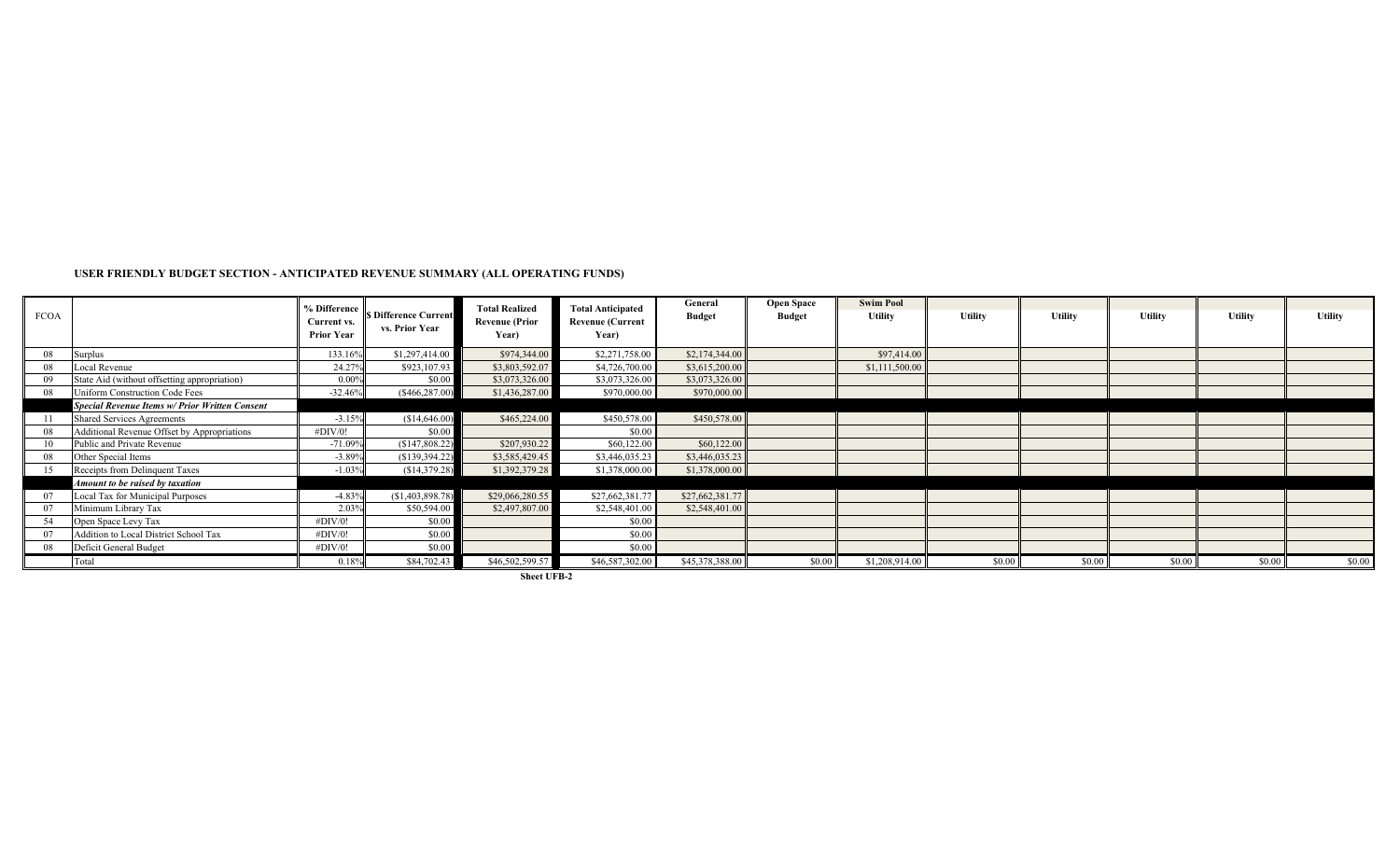| <b>FCOA</b>                            | <b>Budgeted Positions</b><br>Full-Time Part-Time | <b>Difference</b><br>Current v. | <b>S</b> Difference<br><b>Current v. Prior</b> | <b>Total Modified</b><br><b>Service Type</b> | Total<br>Appropriation for Appropriation for<br><b>Service Type</b> | General<br><b>Budget</b> | <b>Public&amp;Private</b><br><b>Offsets</b> | <b>Open Space</b><br><b>Budget</b> | <b>Swim Pool</b><br><b>Utility</b> | <b>Utility</b> | <b>Utility</b> | <b>Utility</b> | Utility | <b>Utility</b> |
|----------------------------------------|--------------------------------------------------|---------------------------------|------------------------------------------------|----------------------------------------------|---------------------------------------------------------------------|--------------------------|---------------------------------------------|------------------------------------|------------------------------------|----------------|----------------|----------------|---------|----------------|
|                                        |                                                  | <b>Prior Year</b>               | Year                                           | (Prior Year)                                 | (Current Year)                                                      |                          |                                             |                                    |                                    |                |                |                |         |                |
| General Government                     |                                                  | 2.97%                           | \$93,435.00                                    | \$3,146,720.00                               | \$3,240,155.00                                                      | \$2,465,090.00           |                                             |                                    | \$775,065.00                       |                |                |                |         |                |
| Land-Use Administration                |                                                  | 1.71%                           | \$534.00                                       | \$31,233.00                                  | \$31,767.00                                                         | \$31,767.00              |                                             |                                    |                                    |                |                |                |         |                |
| 22<br><b>Uniform Construction Code</b> |                                                  | 2.01%                           | \$14,015.00                                    | \$696,362.00                                 | \$710,377.00                                                        | \$710,377.00             |                                             |                                    |                                    |                |                |                |         |                |
| 23<br>Insurance                        |                                                  | 4.52%                           | \$269,784.00                                   | \$5,972,855.00                               | \$6,242,639.00                                                      | \$6,242,639.00           |                                             |                                    |                                    |                |                |                |         |                |
| <b>Public Safety</b><br>25             |                                                  | 2.97%                           | \$342,819.2                                    | \$11,554,052,74                              | \$11,896,872.00                                                     | \$11,896,872.00          |                                             |                                    |                                    |                |                |                |         |                |
| Public Works<br>26                     |                                                  | 4.82%                           | \$237,416.25                                   | \$4,924,853.7                                | \$5,162,270.00                                                      | \$5,128,956.00           | \$33,314.00                                 |                                    |                                    |                |                |                |         |                |
| Health and Human Services              |                                                  | 19.82%                          | \$80,974.00                                    | \$408,456.00                                 | \$489,430.00                                                        | \$455,959.00             | \$33,471.00                                 |                                    |                                    |                |                |                |         |                |
| Parks and Recreation                   |                                                  | $-11.22%$                       | (S20.133.00)                                   | \$179,406.00                                 | \$159,273.00                                                        | \$159,273.00             |                                             |                                    |                                    |                |                |                |         |                |
| Education (including Library)          |                                                  | 1.97%                           | \$49,344.00                                    | \$2,499,057.00                               | \$2,548,401.00                                                      | \$2,548,401.00           |                                             |                                    |                                    |                |                |                |         |                |
| Unclassified<br>30                     |                                                  | #DIV/0!                         | \$0.00                                         |                                              | \$0.00                                                              |                          |                                             |                                    |                                    |                |                |                |         |                |
| Utilities and Bulk Purchases           |                                                  | 2.18%                           | \$98,546.00                                    | \$4,512,896.00                               | \$4,611,442.00                                                      | \$4,611,442.00           |                                             |                                    |                                    |                |                |                |         |                |
| Landfill / Solid Waste Disposal        |                                                  | #DIV/0!                         | \$0.00                                         |                                              | \$0.00                                                              |                          |                                             |                                    |                                    |                |                |                |         |                |
| 35<br>Contingency                      |                                                  | $0.00\%$                        | \$0.00                                         | \$1,500.00                                   | \$1,500.00                                                          | \$1,500.00               |                                             |                                    |                                    |                |                |                |         |                |
| <b>Statutory Expenditures</b>          |                                                  | $-3.01%$                        | (S110, 628.00)                                 | \$3,669,316.00                               | \$3,558,688.00                                                      | \$3,517,188.00           |                                             |                                    | \$41,500.00                        |                |                |                |         |                |
| Judgements                             |                                                  | $0.00\%$                        | \$0.00                                         | \$500,000.00                                 | \$500,000.00                                                        | \$500,000.00             |                                             |                                    |                                    |                |                |                |         |                |
| <b>Shared Services</b>                 |                                                  | 2.80%                           | \$13,058.00                                    | \$467,024.00                                 | \$480,082.00                                                        | \$480,082.00             |                                             |                                    |                                    |                |                |                |         |                |
| Court and Public Defender              |                                                  | 2.39%                           | \$11,255.00                                    | \$470,742.00                                 | \$481,997.00                                                        | \$481,997.00             |                                             |                                    |                                    |                |                |                |         |                |
| Capital                                |                                                  | 22.10%                          | \$200,000.00                                   | \$905,000.00                                 | \$1,105,000.00                                                      | \$1,100,000.00           |                                             |                                    | \$5,000.00                         |                |                |                |         |                |
| Debt<br>45                             |                                                  | 6.30%                           | \$175,420.00                                   | \$2,785,680.00                               | \$2,961,100.00                                                      | \$2,585,060.00           |                                             |                                    | \$376,040.00                       |                |                |                |         |                |
| Deferred Charges<br>46                 |                                                  | 22.62%                          | \$11,309.00                                    | \$50,000.00                                  | \$61,309.00                                                         | \$50,000.00              |                                             |                                    | \$11,309.00                        |                |                |                |         |                |
| Debt - Type 1 School District          |                                                  | #DIV/0!                         | \$0.00                                         |                                              | \$0.00                                                              |                          |                                             |                                    |                                    |                |                |                |         |                |
| Reserve for Uncollected Taxes          |                                                  | 1.96%                           | \$45,000.00                                    | \$2,300,000.00                               | \$2,345,000.00                                                      | \$2,345,000.00           |                                             |                                    |                                    |                |                |                |         |                |
| Surplus General Budget<br>55           |                                                  | #DIV/0!                         | \$0.00                                         |                                              | \$0.00                                                              |                          |                                             |                                    |                                    |                |                |                |         |                |
| Total                                  | 0.00<br>0.00                                     | 3.35%                           | \$1,512,148.5                                  | \$45,075,153.49                              | \$46,587,302.00                                                     | \$45,311,603.00          | \$66,785.00                                 | \$0.00                             | \$1,208,914.00                     | \$0.00         | \$0.00         | \$0.00         | \$0.00  | \$0.00         |

#### **USER FRIENDLY BUDGET SECTION - APPROPRIATIONS SUMMARY (ALL OPERATING FUNDS)**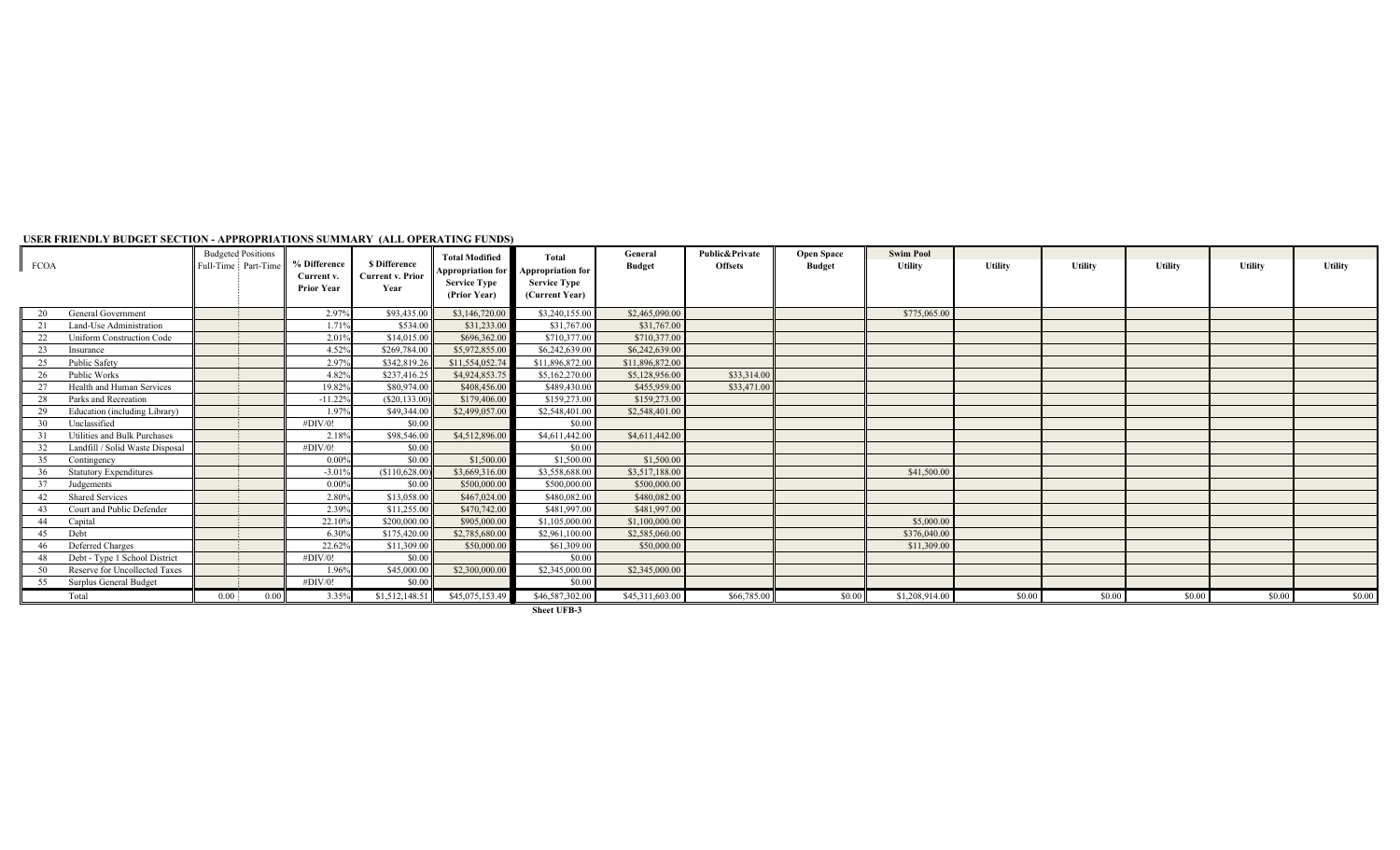#### **USER FRIENDLY BUDGET SECTION STRUCTURAL BUDGET IMBALANCES**

|              | Revenues at Rist | Vidare Vear Appropriation Increases | 511001010101000111111111111010<br>Stractoral Indiana Check<br>Line Item.<br>Put "X" in cell to the left that<br>corresponds to the type of imbalance. | Amount         | <b>Comment/Explanation</b>                                                                                   |
|--------------|------------------|-------------------------------------|-------------------------------------------------------------------------------------------------------------------------------------------------------|----------------|--------------------------------------------------------------------------------------------------------------|
| $\mathbf{X}$ |                  |                                     | Reserve for Prepaid School Taxes                                                                                                                      | \$1,223,871.00 | If prepaid is not available to anticipate in 2017 it will have to be replaced by the use of another revenue. |
|              |                  |                                     |                                                                                                                                                       |                |                                                                                                              |
|              |                  |                                     |                                                                                                                                                       |                |                                                                                                              |
|              |                  |                                     |                                                                                                                                                       |                |                                                                                                              |
|              |                  |                                     |                                                                                                                                                       |                |                                                                                                              |
|              |                  |                                     |                                                                                                                                                       |                |                                                                                                              |
|              |                  |                                     |                                                                                                                                                       |                |                                                                                                              |
|              |                  |                                     |                                                                                                                                                       |                |                                                                                                              |
|              |                  |                                     |                                                                                                                                                       |                |                                                                                                              |
|              |                  |                                     |                                                                                                                                                       |                |                                                                                                              |
|              |                  |                                     |                                                                                                                                                       |                |                                                                                                              |
|              |                  |                                     |                                                                                                                                                       |                |                                                                                                              |
|              |                  |                                     |                                                                                                                                                       |                |                                                                                                              |
|              |                  |                                     |                                                                                                                                                       |                |                                                                                                              |
|              |                  |                                     |                                                                                                                                                       |                |                                                                                                              |
|              |                  |                                     |                                                                                                                                                       |                |                                                                                                              |
|              |                  |                                     |                                                                                                                                                       |                |                                                                                                              |
|              |                  |                                     |                                                                                                                                                       |                |                                                                                                              |
|              |                  |                                     |                                                                                                                                                       |                |                                                                                                              |
|              |                  |                                     |                                                                                                                                                       |                |                                                                                                              |
|              |                  |                                     |                                                                                                                                                       |                |                                                                                                              |
|              |                  |                                     |                                                                                                                                                       |                |                                                                                                              |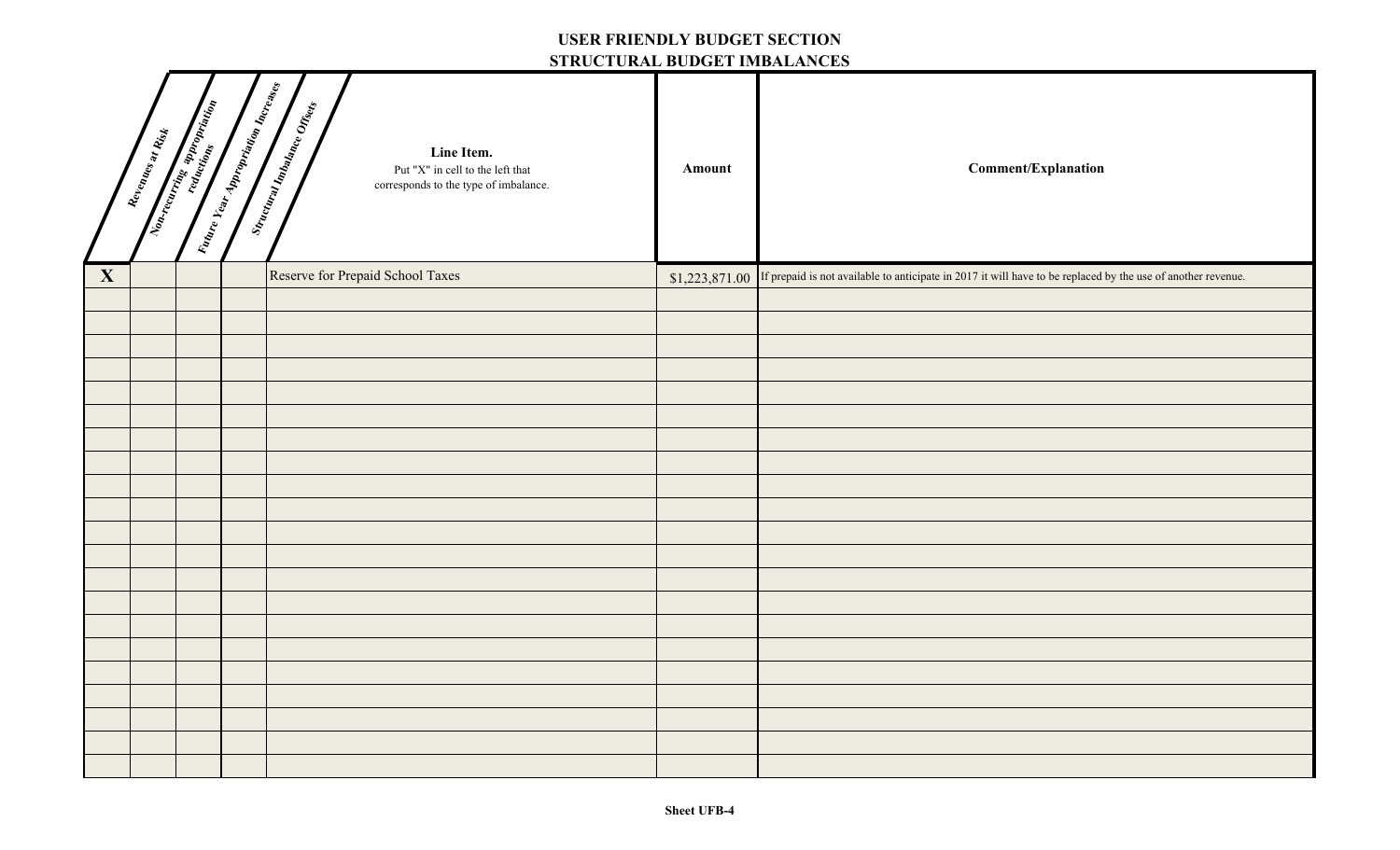|                | ASSESSED PROPERTY VALUATIONS - EXEMPT PROPERTY - PROPERTY TAX APPEAL DATA |                        |                                                                                    |                       |  |                             |                |                                                                             |            |  |  |  |  |
|----------------|---------------------------------------------------------------------------|------------------------|------------------------------------------------------------------------------------|-----------------------|--|-----------------------------|----------------|-----------------------------------------------------------------------------|------------|--|--|--|--|
|                |                                                                           |                        | Property Tax Assessments - Taxable Properties (October 1, 2016 Value)              |                       |  |                             |                | <b>Property Tax Assessments - Exempt Properties (October 1, 2016 Value)</b> |            |  |  |  |  |
|                |                                                                           | # of Parcels           | Assessed Value                                                                     | % of Total            |  |                             | # of Parcels   | Assessed Value                                                              | % of Total |  |  |  |  |
|                | Vacant Land                                                               | 254                    | \$13,579,600.00                                                                    | 0.73%                 |  | 15A Public Schools          | 15             | \$35,560,400.00                                                             | 28.40%     |  |  |  |  |
| $\overline{2}$ | Residential                                                               | 9,178                  | \$1,660,423,900.00                                                                 | 89.42%                |  | 15B Other Schools           |                | \$2,826,700.00                                                              | 2.26%      |  |  |  |  |
|                | 3A/3B Farm                                                                |                        | \$4,200.00                                                                         | $0.00\%$              |  | 15C Public Property         | 121            | \$37,853,400.00                                                             | 30.23%     |  |  |  |  |
| 4A             | Commercial                                                                | 411                    | \$160,853,100.00                                                                   | 8.66%                 |  | 15D Church and Charities    | 52             | \$26,693,100.00                                                             | 21.32%     |  |  |  |  |
| 4B             | Industrial                                                                | $\mathcal{E}$          | \$1,341,600.00                                                                     | 0.07%                 |  | 15E Cemeteries & Graveyards | $\overline{5}$ | \$4,136,300.00                                                              | 3.30%      |  |  |  |  |
| 4C             | Apartments                                                                | 11                     | \$19,074,100.00                                                                    | 1.03%                 |  | 15F Other Exempt            | 29             | \$18,140,500.00                                                             | 14.49%     |  |  |  |  |
|                | 5A/5B Railroad                                                            | 10                     | \$0.00                                                                             | $0.00\%$              |  |                             |                |                                                                             |            |  |  |  |  |
|                | 6A/6B Business Personal Property                                          |                        | \$1,584,072.00                                                                     | 0.09%                 |  |                             |                |                                                                             |            |  |  |  |  |
|                | Total                                                                     | 9,869                  | \$1,856,860,572.00                                                                 | 100.00%               |  | Total                       | 223            | \$125,210,400.00                                                            | 100.00%    |  |  |  |  |
|                |                                                                           |                        |                                                                                    |                       |  |                             |                |                                                                             |            |  |  |  |  |
|                | Average Ratio (%), Assessed to True Value                                 |                        | 24.19%                                                                             |                       |  |                             |                |                                                                             |            |  |  |  |  |
|                | <b>Equalized Valuation, Taxable Properties</b>                            |                        | \$7,676,149,532.86                                                                 |                       |  | Percentage of Exempt vs.    |                |                                                                             |            |  |  |  |  |
|                |                                                                           |                        |                                                                                    |                       |  | Non-Exempt Properties       | 6.74%          |                                                                             |            |  |  |  |  |
|                | Total # of property tax appeals filed in $2016$                           |                        | County Tax Board                                                                   | 292.00                |  |                             |                |                                                                             |            |  |  |  |  |
|                |                                                                           | <b>State Tax Court</b> | 10.00                                                                              |                       |  |                             |                |                                                                             |            |  |  |  |  |
|                | Number of 2016 County Tax Board decisions appealed to Tax Court           |                        |                                                                                    | 39.00                 |  |                             |                |                                                                             |            |  |  |  |  |
|                | Number of pending property tax appeals in State Tax Court                 |                        |                                                                                    | 59.00                 |  |                             |                |                                                                             |            |  |  |  |  |
|                |                                                                           |                        |                                                                                    |                       |  |                             |                |                                                                             |            |  |  |  |  |
|                | Amount paid out by municipality for tax appeals in 2016                   |                        |                                                                                    | \$369,559.05          |  |                             |                |                                                                             |            |  |  |  |  |
|                |                                                                           |                        |                                                                                    |                       |  |                             |                |                                                                             |            |  |  |  |  |
|                |                                                                           |                        | Prior Budget Year's Payments in Lieu of Tax (PILOT) - 5 Year Exemptions/Abatements |                       |  |                             |                |                                                                             |            |  |  |  |  |
|                |                                                                           | $#$ of                 | <b>PILOT</b>                                                                       |                       |  | Taxes if Billed in Full     |                |                                                                             |            |  |  |  |  |
|                |                                                                           | Parcels                | Billing/Revenue                                                                    | <b>Assessed Value</b> |  | 2016 Total Tax Rate         |                |                                                                             |            |  |  |  |  |
| G              | Commercial/Industrial Exemption                                           |                        |                                                                                    |                       |  |                             |                |                                                                             |            |  |  |  |  |
|                | <b>Dwelling Exemption</b>                                                 |                        |                                                                                    |                       |  |                             |                |                                                                             |            |  |  |  |  |
|                | <b>Dwelling Abatement</b>                                                 |                        |                                                                                    |                       |  |                             |                |                                                                             |            |  |  |  |  |
|                | New Dwelling/Conversion Exemption                                         |                        |                                                                                    |                       |  |                             |                |                                                                             |            |  |  |  |  |
|                | New Dwelling/Conversion Abatement                                         |                        |                                                                                    |                       |  |                             |                |                                                                             |            |  |  |  |  |
| N              | Multiple Dwelling Exemption                                               |                        |                                                                                    |                       |  |                             |                |                                                                             |            |  |  |  |  |
| $\Omega$       | Multiple Dwelling Abatement                                               |                        |                                                                                    |                       |  |                             |                |                                                                             |            |  |  |  |  |
|                | Total 5 Yr Exemptions/Abatements                                          | $\overline{0}$         | 0.00                                                                               | 0.00                  |  | 0.00                        |                |                                                                             |            |  |  |  |  |
|                |                                                                           |                        |                                                                                    | $Ch o A THED E$       |  |                             |                |                                                                             |            |  |  |  |  |

## **ASSESSED PROPERTY VALUATIONS - EXEMPT PROPERTY - PROPERTY TAX APPEAL DATA**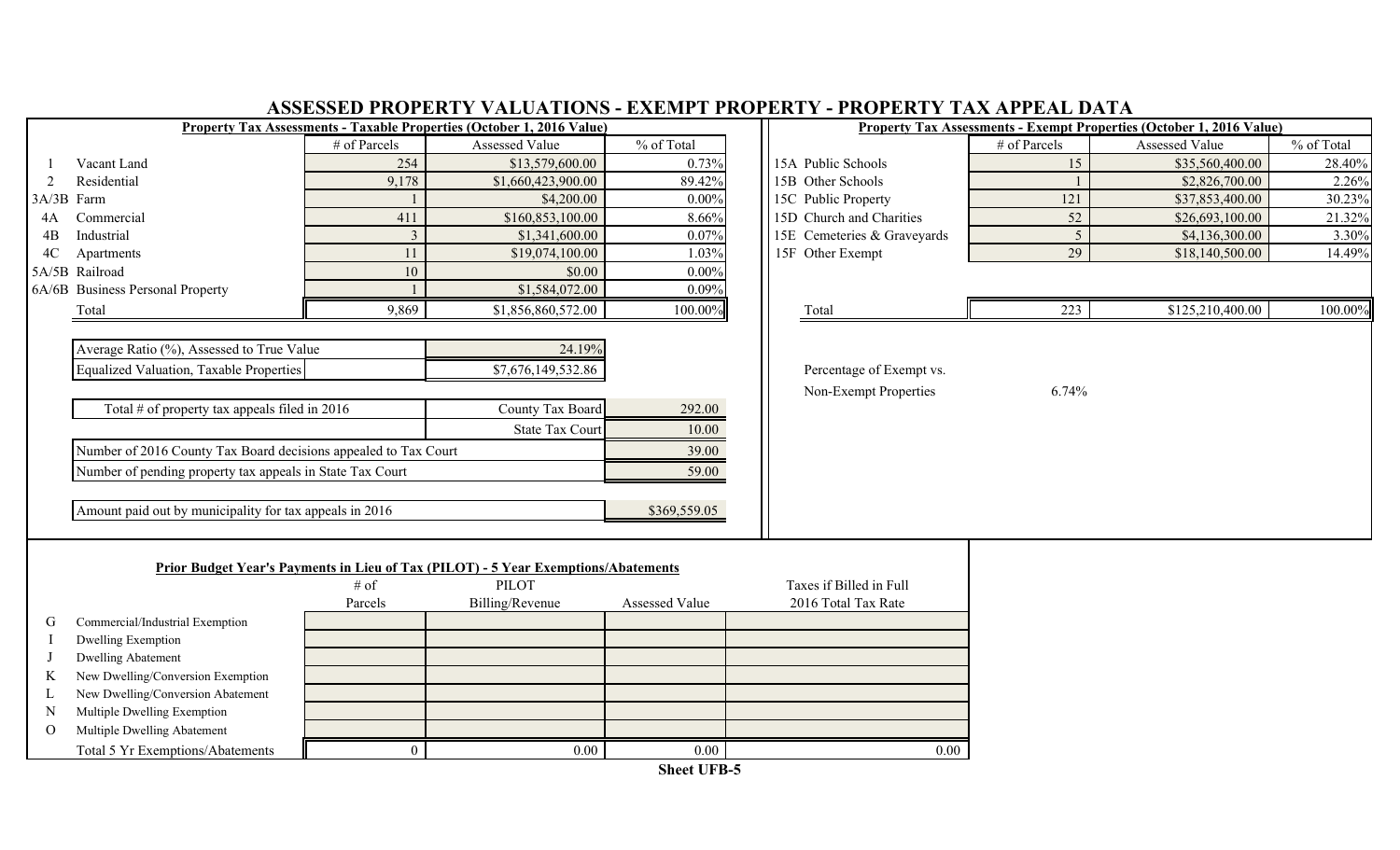|                                           |                                   |      |                                                                                |                                                                                                |                                                |                                   |        |                                                                                |                                                                                                | <b>USER FRIENDLY BUDGET SECTION</b><br><b>Long Term Tax Exemptions</b> |                                                                                |        |        |                                                                                                |                                                  |                                                                                |        |                                              |                                                   |
|-------------------------------------------|-----------------------------------|------|--------------------------------------------------------------------------------|------------------------------------------------------------------------------------------------|------------------------------------------------|-----------------------------------|--------|--------------------------------------------------------------------------------|------------------------------------------------------------------------------------------------|------------------------------------------------------------------------|--------------------------------------------------------------------------------|--------|--------|------------------------------------------------------------------------------------------------|--------------------------------------------------|--------------------------------------------------------------------------------|--------|----------------------------------------------|---------------------------------------------------|
|                                           |                                   |      | Prior Budget Year's Payments in Lieu of Tax (PILOT) - Long Term Tax Exemptions |                                                                                                |                                                |                                   |        | Prior Budget Year's Payments in Lieu of Tax (PILOT) - Long Term Tax Exemptions |                                                                                                |                                                                        | Prior Budget Year's Payments in Lieu of Tax (PILOT) - Long Term Tax Exemptions |        |        |                                                                                                |                                                  | Prior Budget Year's Payments in Lieu of Tax (PILOT) - Long Term Tax Exemptions |        |                                              |                                                   |
| Project<br>Name                           | Type of Project<br>(use drop-down |      |                                                                                | Taxes if Billed<br>In Full<br>for data entry) PILOT Billing Assessed Value 2016 Total Tax Rate | Project<br>Name                                | Type of Project<br>(use drop-down |        |                                                                                | Taxes if Billed<br>In Full<br>for data entry) PILOT Billing Assessed Value 2016 Total Tax Rate | Project<br>Name                                                        | Type of Project<br>(use drop-down                                              |        |        | Taxes if Billed<br>In Full<br>for data entry) PILOT Billing Assessed Value 2016 Total Tax Rate | Project<br>Name                                  | Type of Project<br>(use drop-down                                              |        | for data entry) PILOT Billing Assessed Value | Taxes if Billed<br>In Full<br>2016 Total Tax Rate |
|                                           |                                   |      |                                                                                |                                                                                                |                                                |                                   |        |                                                                                |                                                                                                |                                                                        |                                                                                |        |        |                                                                                                |                                                  |                                                                                |        |                                              |                                                   |
|                                           |                                   |      |                                                                                |                                                                                                |                                                |                                   |        |                                                                                |                                                                                                |                                                                        |                                                                                |        |        |                                                                                                |                                                  |                                                                                |        |                                              |                                                   |
|                                           |                                   |      |                                                                                |                                                                                                |                                                |                                   |        |                                                                                |                                                                                                |                                                                        |                                                                                |        |        |                                                                                                |                                                  |                                                                                |        |                                              |                                                   |
|                                           |                                   |      |                                                                                |                                                                                                |                                                |                                   |        |                                                                                |                                                                                                |                                                                        |                                                                                |        |        |                                                                                                |                                                  |                                                                                |        |                                              |                                                   |
|                                           |                                   |      |                                                                                |                                                                                                |                                                |                                   |        |                                                                                |                                                                                                |                                                                        |                                                                                |        |        |                                                                                                |                                                  |                                                                                |        |                                              |                                                   |
|                                           |                                   |      |                                                                                |                                                                                                |                                                |                                   |        |                                                                                |                                                                                                |                                                                        |                                                                                |        |        |                                                                                                |                                                  |                                                                                |        |                                              |                                                   |
|                                           |                                   |      |                                                                                |                                                                                                |                                                |                                   |        |                                                                                |                                                                                                |                                                                        |                                                                                |        |        |                                                                                                |                                                  |                                                                                |        |                                              |                                                   |
|                                           |                                   |      |                                                                                |                                                                                                |                                                |                                   |        |                                                                                |                                                                                                |                                                                        |                                                                                |        |        |                                                                                                |                                                  |                                                                                |        |                                              |                                                   |
|                                           |                                   |      |                                                                                |                                                                                                |                                                |                                   |        |                                                                                |                                                                                                |                                                                        |                                                                                |        |        |                                                                                                |                                                  |                                                                                |        |                                              |                                                   |
|                                           |                                   |      |                                                                                |                                                                                                |                                                |                                   |        |                                                                                |                                                                                                |                                                                        |                                                                                |        |        |                                                                                                |                                                  |                                                                                |        |                                              |                                                   |
|                                           |                                   |      |                                                                                |                                                                                                |                                                |                                   |        |                                                                                |                                                                                                |                                                                        |                                                                                |        |        |                                                                                                |                                                  |                                                                                |        |                                              |                                                   |
|                                           |                                   |      |                                                                                |                                                                                                |                                                |                                   |        |                                                                                |                                                                                                |                                                                        |                                                                                |        |        |                                                                                                |                                                  |                                                                                |        |                                              |                                                   |
|                                           |                                   |      |                                                                                |                                                                                                |                                                |                                   |        |                                                                                |                                                                                                |                                                                        |                                                                                |        |        |                                                                                                |                                                  |                                                                                |        |                                              |                                                   |
|                                           |                                   |      |                                                                                |                                                                                                |                                                |                                   |        |                                                                                |                                                                                                |                                                                        |                                                                                |        |        |                                                                                                |                                                  |                                                                                |        |                                              |                                                   |
|                                           |                                   |      |                                                                                |                                                                                                |                                                |                                   |        |                                                                                |                                                                                                |                                                                        |                                                                                |        |        |                                                                                                |                                                  |                                                                                |        |                                              |                                                   |
|                                           |                                   |      |                                                                                |                                                                                                |                                                |                                   |        |                                                                                |                                                                                                |                                                                        |                                                                                |        |        |                                                                                                |                                                  |                                                                                |        |                                              |                                                   |
|                                           |                                   |      |                                                                                |                                                                                                |                                                |                                   |        |                                                                                |                                                                                                |                                                                        |                                                                                |        |        |                                                                                                |                                                  |                                                                                |        |                                              |                                                   |
|                                           |                                   |      |                                                                                |                                                                                                |                                                |                                   |        |                                                                                |                                                                                                |                                                                        |                                                                                |        |        |                                                                                                |                                                  |                                                                                |        |                                              |                                                   |
|                                           |                                   |      |                                                                                |                                                                                                |                                                |                                   |        |                                                                                |                                                                                                |                                                                        |                                                                                |        |        |                                                                                                |                                                  |                                                                                |        |                                              |                                                   |
|                                           |                                   |      |                                                                                |                                                                                                |                                                |                                   |        |                                                                                |                                                                                                |                                                                        |                                                                                |        |        |                                                                                                |                                                  |                                                                                |        |                                              |                                                   |
| Total Long Term Exemptions - Column Total |                                   | 0.00 | 0.00                                                                           |                                                                                                | 0.00 Total Long Term Exemptions - Column Total |                                   | \$0.00 | \$0.00                                                                         |                                                                                                | \$0.00 Total Long Term Exemptions - Column Total                       |                                                                                | \$0.00 | \$0.00 |                                                                                                | \$0.00 Total Long Term Exemptions - Column Total |                                                                                | \$0.00 | \$0.00                                       | \$0.00                                            |
| Mark "X" if Grand Total                   |                                   |      |                                                                                |                                                                                                |                                                |                                   |        |                                                                                |                                                                                                |                                                                        |                                                                                |        |        |                                                                                                | <b>Total Long Term Exemptions - GRAND TOTAL</b>  |                                                                                | \$0.00 | \$0.00                                       | \$0.00                                            |
|                                           |                                   |      |                                                                                |                                                                                                |                                                |                                   |        |                                                                                |                                                                                                | Sheet UFB-6                                                            |                                                                                |        |        |                                                                                                |                                                  |                                                                                |        |                                              | <b>Sheet UFB-6C</b>                               |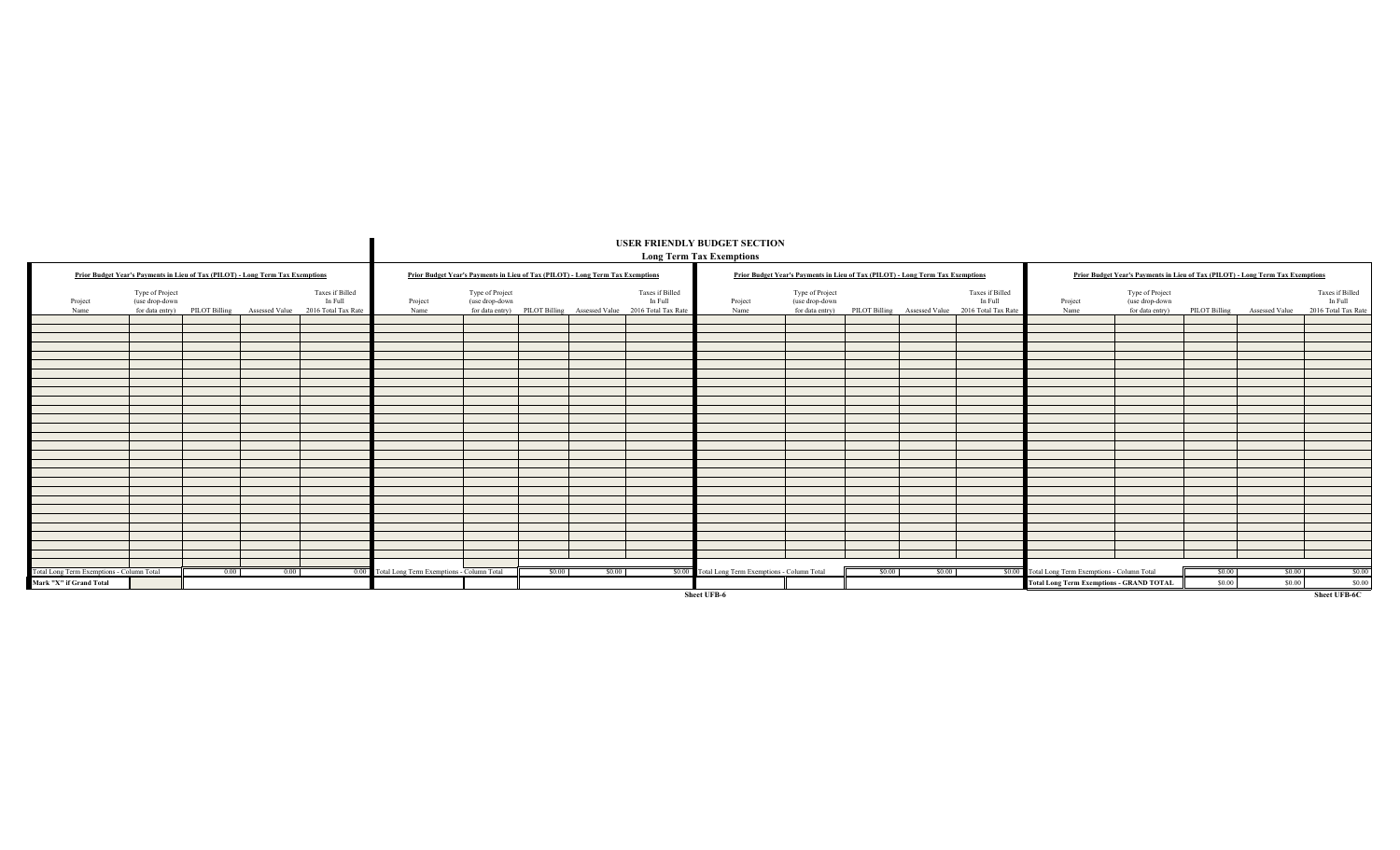## **USER FRIENDLY BUDGET SECTION BUDGETED PERSONNEL COSTS**

| Organization / Individuals Eligible for Benefit | $#$ of<br>Full-Time<br><b>Employees</b> | # of<br>Part-Time<br><b>Employees</b> | Total<br>Personnel<br>Cost | Base<br>Pay     | Overtime<br>and other<br>Compensation | Pension<br>(Estimate) | <b>Health Benefits</b><br>Net of<br>Cost Share | Employment<br>Taxes and<br>Other Benefits |
|-------------------------------------------------|-----------------------------------------|---------------------------------------|----------------------------|-----------------|---------------------------------------|-----------------------|------------------------------------------------|-------------------------------------------|
| Governing Body                                  | 0.00                                    | 0.00                                  | 0.00                       | \$0.00          | \$0.00                                | \$0.00                | \$0.00                                         | \$0.00                                    |
| Supervisory Staff (Department Heads & Managers) | 26.00                                   | 0.00                                  | 3,563,041.01               | \$2,536,549.00  | \$0.00                                | \$327,468.49          | \$504,977.51                                   | \$194,046.01                              |
| Police Officers (Including Superior Officers)   | 58.00                                   | 0.00                                  | 7,624,932.11               | \$5,228,641.78  | \$200,000.00                          | \$1,333,826.52        | \$786,648.50                                   | \$75,815.31                               |
| Fire Fighters (Including Superior Officers)     | 36.00                                   | 0.00                                  | 5,209,804.12               | \$3,378,951.42  | \$225,000.00                          | \$856,301.51          | \$697,766.89                                   | \$51,784.30                               |
| All Other Union Employees not listed above      | 71.00                                   | 11.00                                 | 6,483,250.45               | \$3,989,562.12  | \$386,000.00                          | \$515,052.47          | \$1,287,434.36                                 | \$305,201.50                              |
| All Other Non-Union Employees not listed above  | 10.00                                   | 9.00                                  | ,154,068.53                | \$788,757.00    | \$0.00                                | \$93,781.34           | \$211,190.28                                   | \$60,339.91                               |
| Totals                                          | 201.00                                  | 20.00                                 | 24,035,096.22              | \$15,922,461.32 | \$811,000.00                          | \$3,126,430.33        | \$3,488,017.54                                 | \$687,187.03                              |

## Is the Local Government required to comply with NJSA 11A (Civil Service)? - YES or NO **No**

Note - **Base Pay** is the annualized rate of pay to which overtime (if eligible) and/or pension is calculated. Either calculation is fine at the discretion of the Local Unit. Overtime and other compensation is any other item that is charged as a salary and wage expense but not included in Base Pay.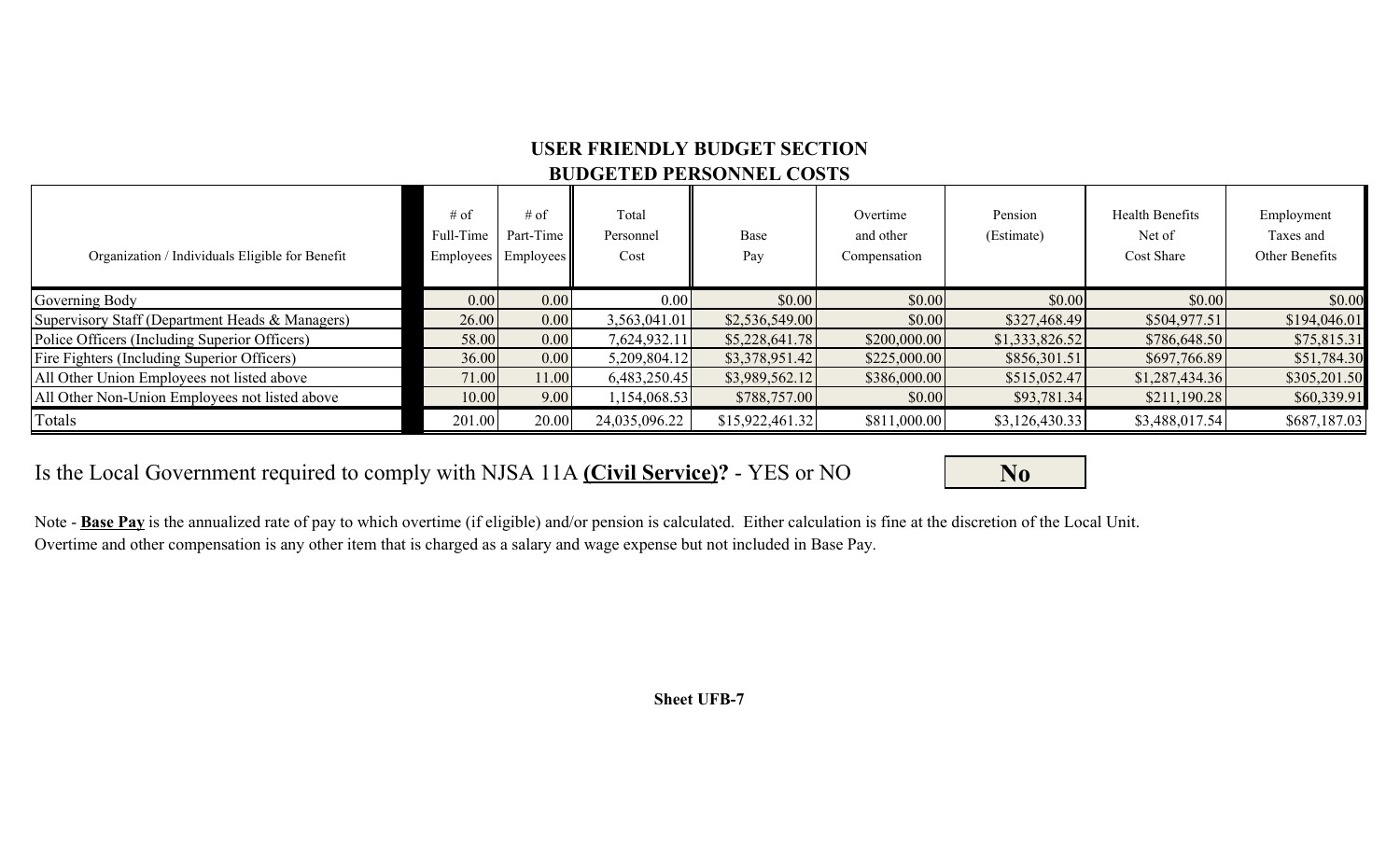## **USER FRIENDLY BUDGET SECTION - HEALTH BENEFITS**

|                                                           |                                                    | <b>Current Year</b> |                           |                        |                          |                         |
|-----------------------------------------------------------|----------------------------------------------------|---------------------|---------------------------|------------------------|--------------------------|-------------------------|
|                                                           | <b>Current Year # of</b><br><b>Covered Members</b> | <b>Annual Cost</b>  |                           | Prior Year # of        | <b>Prior Year Annual</b> |                         |
|                                                           |                                                    | <b>Estimate per</b> | <b>Total Current Year</b> | <b>Covered Members</b> | <b>Cost per Employee</b> | <b>Total Prior Year</b> |
| <b>Active Employees - Health Benefits - Annual Cost</b>   | (Medical $\&$ Rx)                                  | <b>Employee</b>     | Cost                      | (Medical $\&$ Rx)      | (Average)                | Cost                    |
|                                                           | 58.00                                              | \$11,199.19         | \$649,553.02              | 58.00                  | \$11,017.93              | \$639,039.94            |
| <b>Single Coverage</b><br>Parent & Child                  | 19.00                                              | \$22,772.45         | \$432,676.55              | 17.00                  | \$22,395.04              | \$380,715.68            |
|                                                           | 21.00                                              |                     |                           | 19.00                  |                          |                         |
| Employee & Spouse (or Partner)                            |                                                    | \$27,558.12         | \$578,720.52              |                        | \$26,745.32              | \$508,161.08            |
| Family                                                    | 89.00                                              | \$33,470.96         | \$2,978,915.44            | 84.00                  | \$33,423.19              | \$2,807,547.96          |
| Employee Cost Sharing Contribution (enter as negative - ) |                                                    |                     | (\$1,112,287.62)          |                        |                          | (\$1,038,971.46)        |
| Subtotal                                                  | 187.00                                             |                     | \$3,527,577.91            | 178.00                 |                          | \$3,296,493.20          |
| <b>Elected Officials - Health Benefits - Annual Cost</b>  |                                                    |                     |                           |                        |                          |                         |
| <b>Single Coverage</b>                                    |                                                    |                     | \$0.00                    |                        |                          | \$0.00                  |
| Parent & Child                                            |                                                    |                     | \$0.00                    |                        |                          | \$0.00                  |
| Employee & Spouse (or Partner)                            |                                                    |                     | \$0.00                    |                        |                          | \$0.00                  |
| Family                                                    |                                                    |                     | \$0.00                    |                        |                          | \$0.00                  |
| Employee Cost Sharing Contribution (enter as negative - ) |                                                    |                     |                           |                        |                          |                         |
| Subtotal                                                  | 0.00                                               |                     | \$0.00                    | 0.00                   |                          | \$0.00                  |
| <b>Retirees - Health Benefits - Annual Cost</b>           |                                                    |                     |                           |                        |                          |                         |
| <b>Single Coverage</b>                                    | $8\,$                                              | \$11,983.35         | \$95,866.80               | 8                      | \$11,843.73              | \$94,749.84             |
| Parent & Child                                            | 5                                                  | \$22,894.68         | \$114,473.40              | $\overline{7}$         | \$22,414.01              | \$156,898.07            |
| Employee & Spouse (or Partner)                            | 21                                                 | \$26,962.73         | \$566,217.33              | 21                     | \$26,534.58              | \$557,226.18            |
| Family                                                    | 30                                                 | \$34,250.68         | \$1,027,520.40            | 29                     | \$33,863.21              | \$982,033.09            |
| Employee Cost Sharing Contribution (enter as negative - ) |                                                    |                     |                           |                        |                          |                         |
| Subtotal                                                  | 64.00                                              |                     | \$1,804,077.93            | 65.00                  |                          | \$1,790,907.18          |
| <b>GRAND TOTAL</b>                                        | 251.00                                             |                     | \$5,331,655.84            | 243.00                 |                          | \$5,087,400.38          |

Note - other health insurances such as dental and vision are not included in this analysis unless included in the employees total premium.

Therefore, the total from this sheet may not agree with the budgeted appropriation.

Is medical coverage provided by the SHBP (Yes or No)? Is prescription drug coverage provided by the SHBP (Yes or No)?

| NO |  |
|----|--|
| NO |  |
|    |  |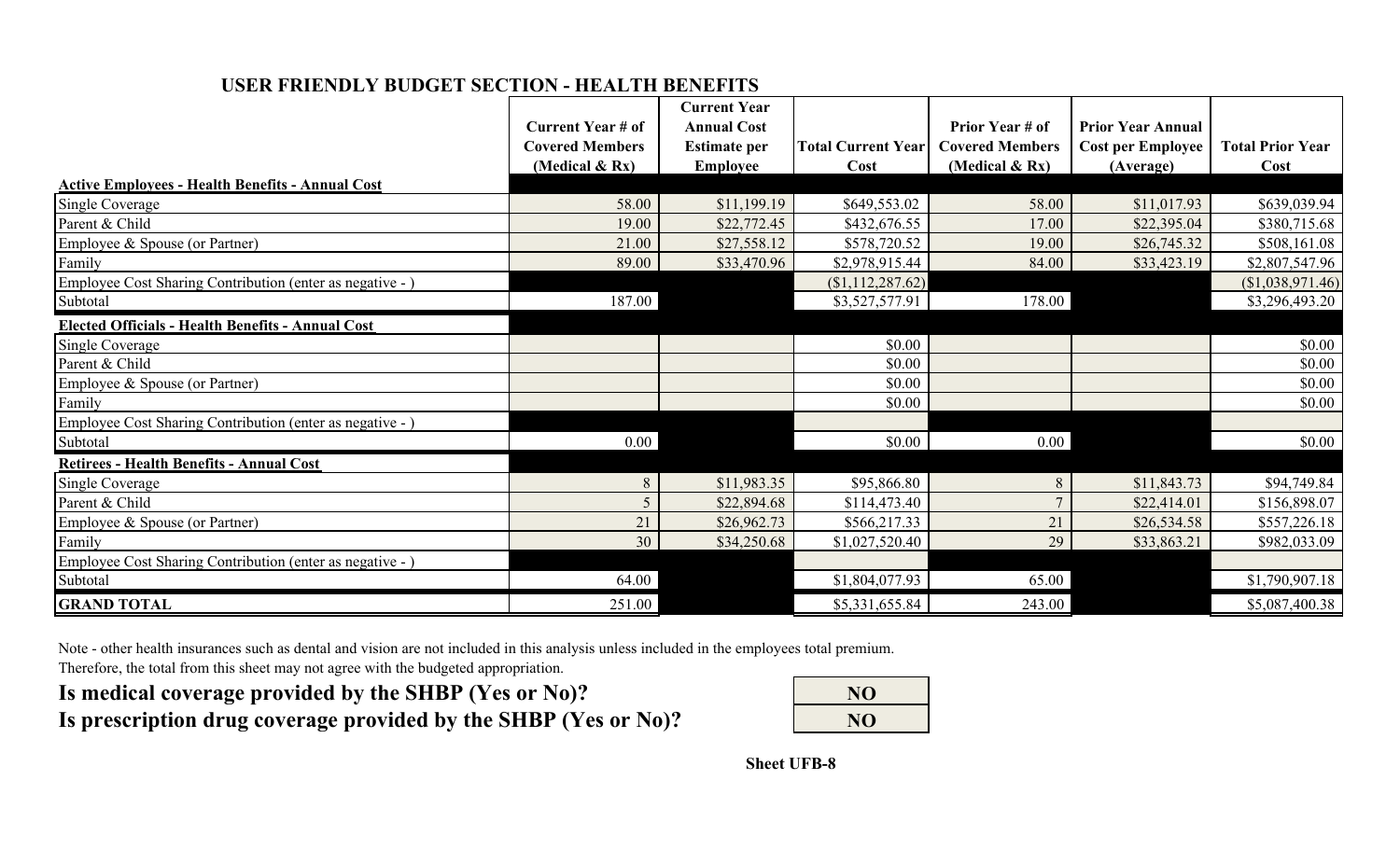## **USER FRIENDLY BUDGET SECTION ACCUMULATED ABSENCE LIABILITY**

#### **Legal basis for benefit (check applicable items)**

|                                                      |                                         |                                    |                         | (Crieck applicable items) |            |  |  |
|------------------------------------------------------|-----------------------------------------|------------------------------------|-------------------------|---------------------------|------------|--|--|
|                                                      | <b>Gross Days of</b>                    |                                    | <b>Approved</b>         |                           | Individual |  |  |
|                                                      | <b>Accumulated</b>                      | <b>Dollar Value of Compensated</b> | Labor                   | Local                     | Employment |  |  |
| <b>Organization/Individuals Eligible for Benefit</b> | <b>Absence</b>                          | <b>Absences</b>                    | <b>Agreement</b>        | Ordinance                 | Agreement  |  |  |
| PBA Local #90                                        | 290.00                                  | \$143,645.00                       | $\overline{\mathbf{X}}$ |                           |            |  |  |
| FMBA Branch #30                                      | 290.00                                  | \$128,374.00                       | $\overline{\mathbf{X}}$ |                           |            |  |  |
| Teamsters Local #469                                 | 165.00                                  | \$47,639.00                        | $\overline{\mathbf{x}}$ |                           |            |  |  |
| CWA Local #1040                                      | 55.00                                   | \$8,159.00                         | $\overline{\mathbf{x}}$ |                           |            |  |  |
| Non-Represented Employees                            | 540.00                                  | \$235,580.00                       |                         | $\mathsf{X}$              |            |  |  |
|                                                      |                                         |                                    |                         |                           |            |  |  |
|                                                      |                                         |                                    |                         |                           |            |  |  |
|                                                      |                                         |                                    |                         |                           |            |  |  |
|                                                      |                                         |                                    |                         |                           |            |  |  |
|                                                      |                                         |                                    |                         |                           |            |  |  |
|                                                      |                                         |                                    |                         |                           |            |  |  |
|                                                      |                                         |                                    |                         |                           |            |  |  |
|                                                      |                                         |                                    |                         |                           |            |  |  |
|                                                      |                                         |                                    |                         |                           |            |  |  |
|                                                      |                                         |                                    |                         |                           |            |  |  |
|                                                      |                                         |                                    |                         |                           |            |  |  |
|                                                      |                                         |                                    |                         |                           |            |  |  |
|                                                      |                                         |                                    |                         |                           |            |  |  |
|                                                      |                                         |                                    |                         |                           |            |  |  |
|                                                      |                                         |                                    |                         |                           |            |  |  |
|                                                      |                                         |                                    |                         |                           |            |  |  |
|                                                      |                                         |                                    |                         |                           |            |  |  |
|                                                      |                                         |                                    |                         |                           |            |  |  |
|                                                      |                                         |                                    |                         |                           |            |  |  |
|                                                      |                                         |                                    |                         |                           |            |  |  |
|                                                      |                                         |                                    |                         |                           |            |  |  |
|                                                      |                                         |                                    |                         |                           |            |  |  |
|                                                      |                                         |                                    |                         |                           |            |  |  |
|                                                      |                                         |                                    |                         |                           |            |  |  |
|                                                      |                                         |                                    |                         |                           |            |  |  |
|                                                      |                                         |                                    |                         |                           |            |  |  |
|                                                      |                                         |                                    |                         |                           |            |  |  |
| <b>Totals</b>                                        | 1340.00                                 | \$563,397.00                       |                         |                           |            |  |  |
|                                                      |                                         |                                    |                         |                           |            |  |  |
| Total Funds Reserved as of end of 2016               | \$65,000.00                             |                                    |                         |                           |            |  |  |
|                                                      | <b>Total Funds Appropriated in 2017</b> | \$95,000.00                        |                         |                           |            |  |  |

**UFB-9 Accumulated Absence Liability**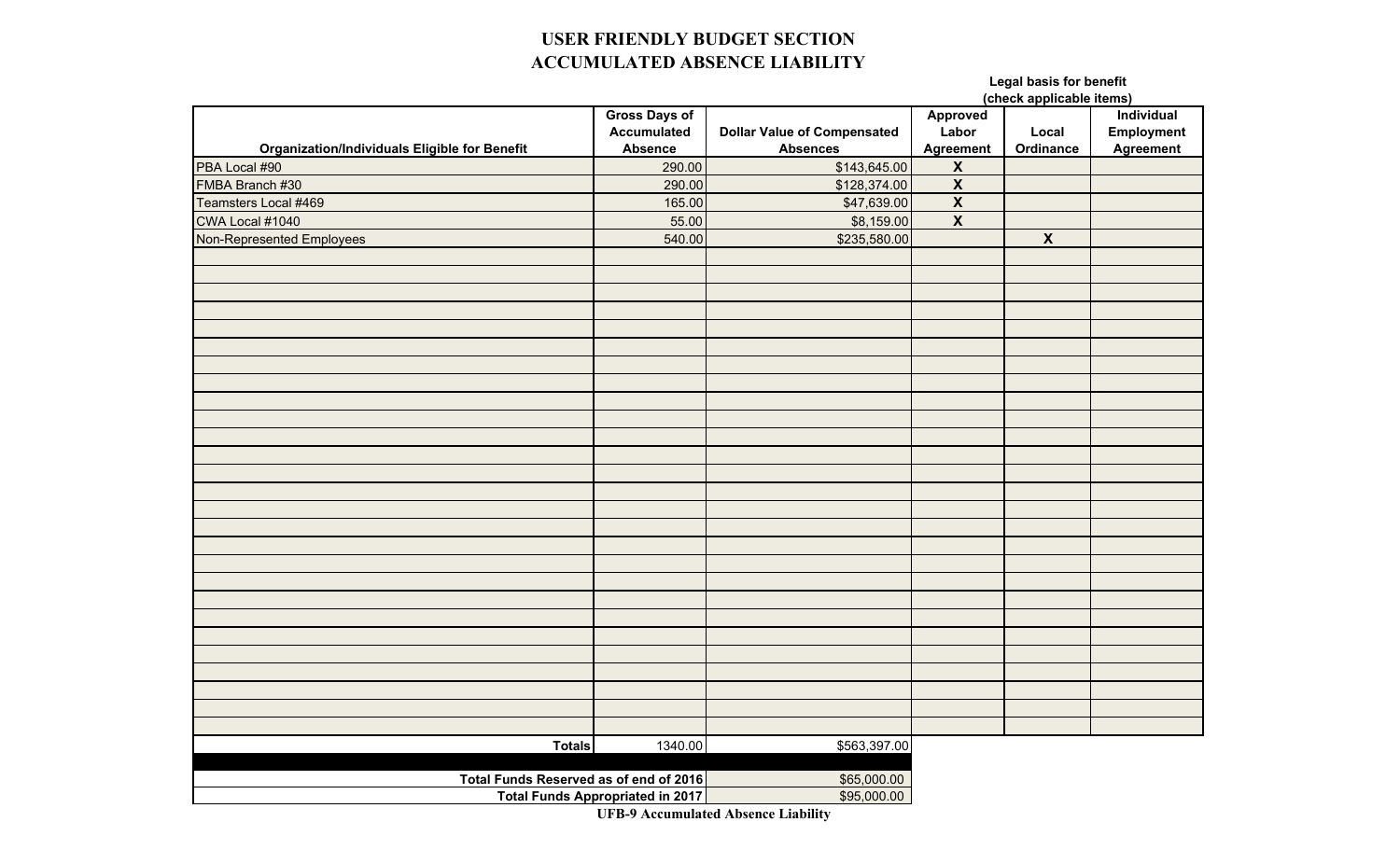|                                                |                 |                    |                 | <u> Colin Finlindl i Dodolfi Section - Octofinidino Dedt, fen chi fin mid Dodolf Inifact</u> |                |                       |                |                       |
|------------------------------------------------|-----------------|--------------------|-----------------|----------------------------------------------------------------------------------------------|----------------|-----------------------|----------------|-----------------------|
|                                                | Gross           |                    | Net             |                                                                                              | Current Year   | 2018                  | 2019           | All Additional Future |
|                                                | Debt            | Deductions         | Debt            |                                                                                              | <b>Budget</b>  | <b>Budget</b>         | Budget         | Years' Budgets        |
| Local School Debt                              | \$21,172,000.00 | \$21,172,000.00    |                 | \$0.00 Utility Fund - Principal                                                              | \$300,000.00   | \$315,000.00          | \$325,000.00   | \$1,343,000.00        |
| Regional School Debt                           |                 |                    |                 | \$0.00 Utility Fund - Interest                                                               | \$76,040.00    | \$67,040.00           | \$57,590.00    | \$120,260.00          |
|                                                |                 |                    |                 | Bond Anticipation Notes - Principal                                                          |                |                       |                |                       |
| <b>Utility Fund Debt</b>                       |                 |                    |                 | <b>Bond Anticipation Notes - Interest</b>                                                    | \$140,100.00   |                       |                |                       |
| Swim Pool                                      | \$2,283,000.00  | \$480,120.00       |                 | $$1,802,880.00$ Bonds - Principal                                                            | \$2,009,000.00 | \$2,075,000.00        | \$2,130,000.00 | \$9,841,000.00        |
|                                                |                 |                    |                 | $\vert$ \$0.00   Bonds - Interest                                                            | \$425,960.00   | \$364,407.50          | \$308,407.50   | \$859,865.00          |
|                                                |                 |                    |                 | \$0.00 Loans & Other Debt - Principal                                                        | \$10,000.00    | \$10,000.00           | \$10,000.00    | \$30,000.00           |
|                                                |                 |                    | \$0.00          | Loans & Other Debt - Interest                                                                |                |                       |                |                       |
|                                                |                 |                    | \$0.00          |                                                                                              |                |                       |                |                       |
|                                                |                 |                    | \$0.00          | Total                                                                                        | \$2,961,100.00 | \$2,831,447.50        | \$2,830,997.50 | \$12,194,125.00       |
| <b>Municipal Purposes</b>                      |                 |                    |                 |                                                                                              |                |                       |                |                       |
| Debt Authorized                                | \$1,939,401.82  | \$169,335.62       |                 | \$1,770,066.20 Total Principal                                                               | \$2,319,000.00 | \$2,400,000.00        | \$2,465,000.00 | \$11,214,000.00       |
| Notes Outstanding                              | \$16,041,000.00 |                    | \$16,041,000.00 | Total Interest                                                                               | \$642,100.00   | \$431,447.50          | \$365,997.50   | \$980,125.00          |
| <b>Bonds Outstanding</b>                       | \$7,290,000.00  |                    |                 | \$7,290,000.00 \% of Total Current Year Budget                                               | 6.36%          |                       |                |                       |
| Loans and Other Debt                           | \$60,000.00     |                    | \$60,000.00     |                                                                                              |                |                       |                |                       |
|                                                |                 |                    |                 | Description                                                                                  |                | Debt Not Listed Above |                |                       |
| Total (Current Year)                           | \$48,785,401.82 | \$21,821,455.62    | \$26,963,946.20 | Total Guarantees - Governmental                                                              |                |                       |                |                       |
|                                                |                 |                    |                 | <b>Total Guarantees - Other</b>                                                              |                |                       |                |                       |
|                                                |                 |                    |                 | <b>Total Capital/Equipment Leases</b>                                                        |                |                       |                |                       |
| Population (2010 census)                       | 30,316          |                    |                 | <b>Total Other</b>                                                                           |                |                       |                |                       |
|                                                |                 |                    |                 |                                                                                              |                |                       |                |                       |
| Per Capita Gross Debt                          | \$1,609.23      |                    |                 | <b>Bond Rating</b>                                                                           | Moody's        | Standard & Poors      | Fitch          |                       |
| Per Capita Net Debt                            | \$889.43        |                    |                 | Rating                                                                                       | AA1            | AAA                   |                |                       |
|                                                |                 |                    |                 | Year of Last Rating                                                                          | 2016           | 2015                  |                |                       |
| 3 Yr. Average Property Valuation               |                 | \$7,493,725,894.00 |                 |                                                                                              |                |                       |                |                       |
|                                                |                 |                    |                 | Mark "X" if Municipality has no bond rating                                                  |                |                       |                |                       |
| Net Debt as % of 3 Year Avg Property Valuation |                 | 0.36%              |                 |                                                                                              |                |                       |                |                       |
|                                                |                 |                    |                 | <b>Sheet UFB-10</b>                                                                          |                |                       |                |                       |

## **USER FRIENDLY BUDGET SECTION - OUTSTANDING DEBT; PER CAPITA AND BUDGET IMPACT**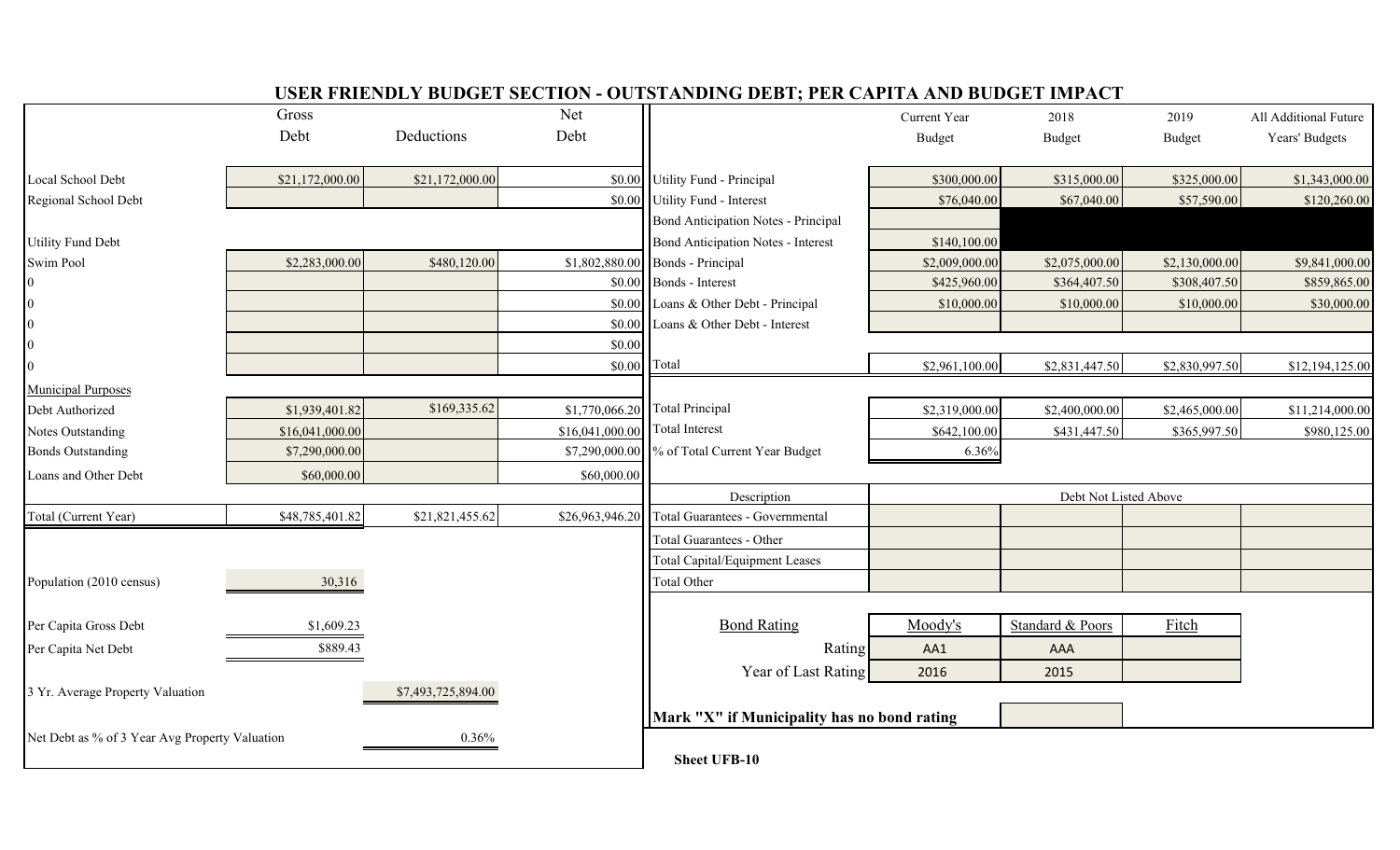#### **USER FRIENDLY BUDGET SECTION - SHARED SERVICES PROVIDED AND RECEIVED**

| Providing or<br>Receiving<br>Services? | Providing Services To/Receiving<br>Services From | Type of Shared Service Provided | Notes (Enter more specifics if needed)     | <b>Begin Date</b> | End Date   | Amount to be<br>Received/Paid |
|----------------------------------------|--------------------------------------------------|---------------------------------|--------------------------------------------|-------------------|------------|-------------------------------|
| Providing                              | <b>Borough of Fanwood</b>                        | <b>Health and Environmental</b> |                                            | 1/1/2017          | 12/31/2019 | \$43,511.00                   |
| Providing                              | <b>Borough of Garwood</b>                        | <b>Health and Environmental</b> |                                            | 1/1/2016          | 12/31/2018 | \$50,819.00                   |
| Providing                              | City of Summit                                   | <b>Health and Environmental</b> |                                            | 1/1/2017          | 12.31/2019 | \$73,100.00                   |
| Providing                              | Borough of Mountainside                          | <b>Health and Environmental</b> |                                            | 1/1/2017          | 12/31/2019 | \$38,514.00                   |
| Providing                              | Borough of New Providence                        | <b>Health and Environmental</b> |                                            | 1/1/2016          | 12/31/2018 | \$56,882.00                   |
| Providing                              | Borough of Roselle Park                          | <b>Health and Environmental</b> |                                            | 1/1/2017          | 12/31/2017 | \$137,387.00                  |
| <b>Providing</b>                       | <b>Borough of Chatham</b>                        | <b>Health and Environmental</b> |                                            | 7/10/2017         | 12/31/2020 | \$50,365.00                   |
| <b>Providing</b>                       | Township of Scotch Plains                        | Leaf Disposal Location          | Provides disposal site for township leaves | 10/1/2016         | 9/30/2017  | savings                       |
| Receiving                              | NJ SEM Joint Meeting                             |                                 |                                            | 6/2/2009          | ongoing    | savings                       |
|                                        |                                                  |                                 |                                            |                   |            |                               |
|                                        |                                                  |                                 |                                            |                   |            |                               |
|                                        |                                                  |                                 |                                            |                   |            |                               |
|                                        |                                                  |                                 |                                            |                   |            |                               |
|                                        |                                                  |                                 |                                            |                   |            |                               |
|                                        |                                                  |                                 |                                            |                   |            |                               |
|                                        |                                                  |                                 |                                            |                   |            |                               |
|                                        |                                                  |                                 |                                            |                   |            |                               |
|                                        |                                                  |                                 |                                            |                   |            |                               |
|                                        |                                                  |                                 |                                            |                   |            |                               |
|                                        |                                                  |                                 |                                            |                   |            |                               |
|                                        |                                                  |                                 |                                            |                   |            |                               |
|                                        |                                                  |                                 |                                            |                   |            |                               |
|                                        |                                                  |                                 |                                            |                   |            |                               |
|                                        |                                                  |                                 |                                            |                   |            |                               |
|                                        |                                                  |                                 |                                            |                   |            |                               |
|                                        |                                                  |                                 |                                            |                   |            |                               |
|                                        |                                                  |                                 |                                            |                   |            |                               |
|                                        |                                                  |                                 |                                            |                   |            |                               |
|                                        |                                                  |                                 |                                            |                   |            |                               |
|                                        |                                                  |                                 |                                            |                   |            |                               |
|                                        |                                                  |                                 |                                            |                   |            |                               |
|                                        |                                                  |                                 |                                            |                   |            |                               |
|                                        |                                                  |                                 |                                            |                   |            |                               |
|                                        |                                                  |                                 |                                            |                   |            |                               |
|                                        |                                                  |                                 |                                            |                   |            |                               |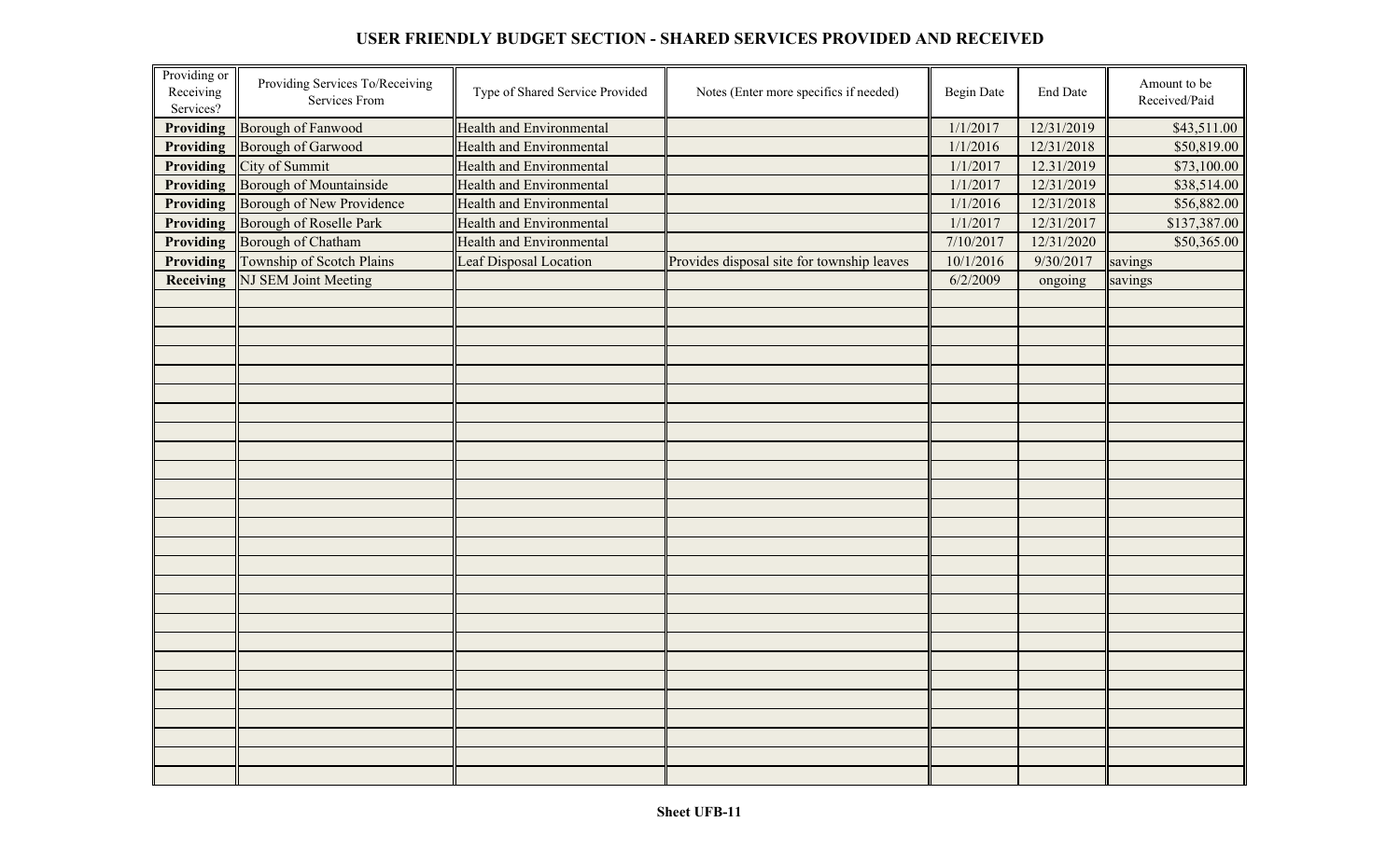## **USER FRIENDLY BUDGET SECTION - LIST OF AUTHORITIES AND FIRE DISTRICTS**

| N/A |  |  |
|-----|--|--|
|     |  |  |
|     |  |  |
|     |  |  |
|     |  |  |
|     |  |  |
|     |  |  |
|     |  |  |
|     |  |  |
|     |  |  |
|     |  |  |
|     |  |  |
|     |  |  |
|     |  |  |
|     |  |  |
|     |  |  |
|     |  |  |
|     |  |  |

Please set forth below the names of all authorities and fire districts that serve your municipality